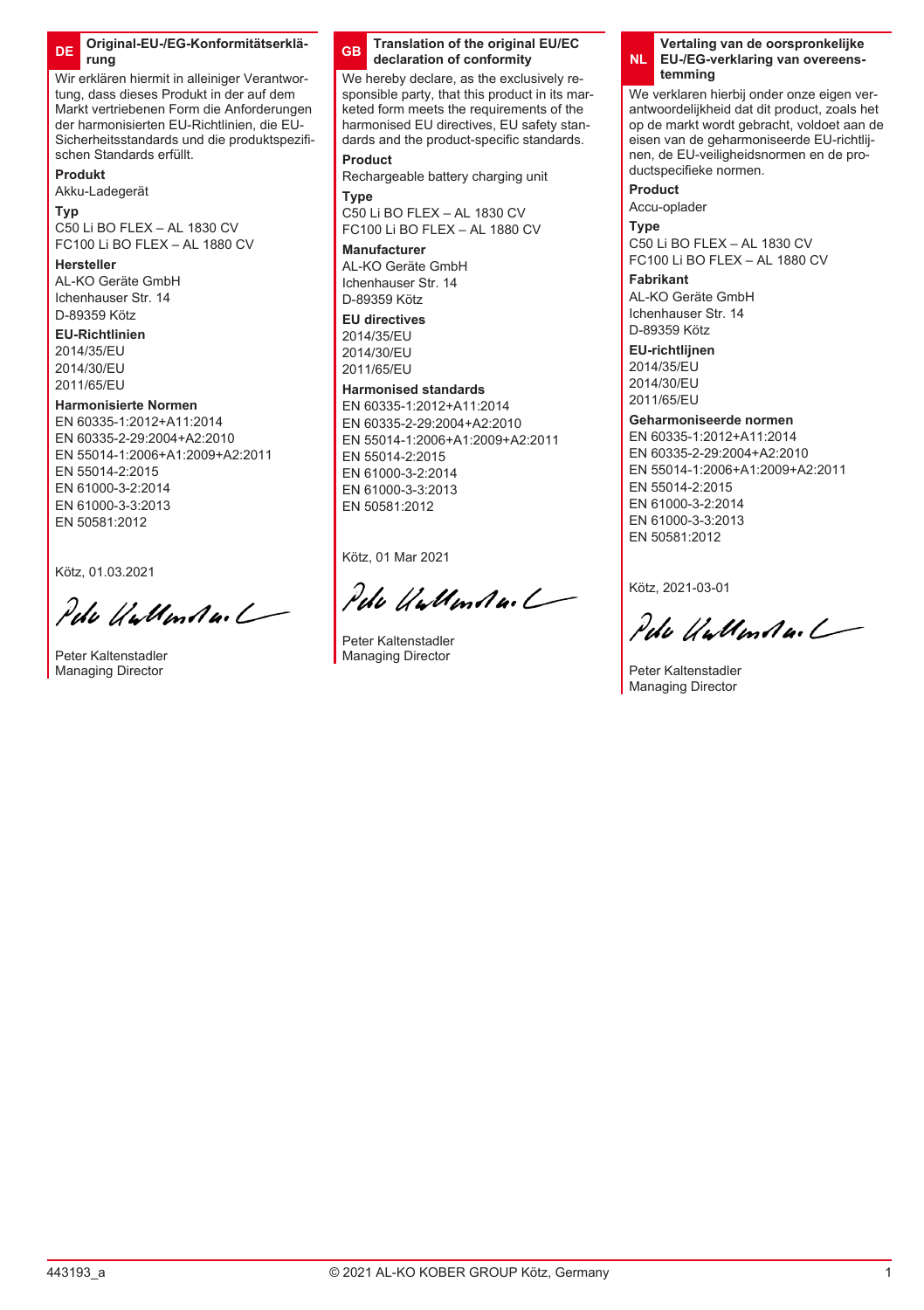#### **FR Traduction de la déclaration de conformité UE/CE originale**

Nous déclarons par la présente sous notre seule responsabilité que ce produit, sous la forme mise sur le marché, répond aux dispositions des directives CE harmonisées, des normes de sécurité de l'UE et des normes spécifiques aux produits.

# **Produit**

Chargeur de batterie

# **Type**

C50 Li BO FLEX – AL 1830 CV FC100 Li BO FLEX – AL 1880 CV

# **Fabricant**

AL-KO Geräte GmbH Ichenhauser Str. 14 D-89359 Kötz

#### **Directives UE** 2014/35/EU

2014/30/EU 2011/65/EU

# **Normes harmonisées**

EN 60335-1:2012+A11:2014 EN 60335-2-29:2004+A2:2010 EN 55014-1:2006+A1:2009+A2:2011 EN 55014-2:2015 EN 61000-3-2:2014 EN 61000-3-3:2013 EN 50581:2012

Kötz, 2021-03-01

Pete UnMental

Peter Kaltenstadler Managing Director



Por la presente, declaramos bajo nuestra única responsabilidad que este producto, en la versión que hemos comercializado, cumple los requisitos de las directivas europeas armonizadas, los estándares europeos de seguridad y los estándares específicos del producto.

#### **Producto**

Cargador de baterías **Tipo** C50 Li BO FLEX – AL 1830 CV

FC100 Li BO FLEX – AL 1880 CV

# **Fabricante**

AL-KO Geräte GmbH Ichenhauser Str. 14 D-89359 Kötz

**Directivas UE** 2014/35/EU 2014/30/EU 2011/65/EU

#### **Normas armonizadas**

EN 60335-1:2012+A11:2014 EN 60335-2-29:2004+A2:2010 EN 55014-1:2006+A1:2009+A2:2011 EN 55014-2:2015 EN 61000-3-2:2014 EN 61000-3-3:2013 EN 50581:2012

Kötz, 2021-03-01

Pelo UnMenta. L

Peter Kaltenstadler Managing Director

#### **IT Traduzione della dichiarazione di conformità UE/CE originale**

Con la presente, sotto la nostra esclusiva responsabilità, dichiariamo che questo prodotto nella forma distribuita sul mercato soddisfa i requisiti delle direttive UE armonizzate, gli standard di sicurezza UE e gli standard specifici di prodotto.

**Prodotto** Caricabatteria

**Tipo** C50 Li BO FLEX – AL 1830 CV FC100 Li BO FLEX – AL 1880 CV

# **Costruttore**

AL-KO Geräte GmbH Ichenhauser Str. 14 D-89359 Kötz

# **Direttive UE**

2014/35/EU 2014/30/EU 2011/65/EU

# **Norme armonizzate**

EN 60335-1:2012+A11:2014 EN 60335-2-29:2004+A2:2010 EN 55014-1:2006+A1:2009+A2:2011 EN 55014-2:2015 EN 61000-3-2:2014 EN 61000-3-3:2013 EN 50581:2012

Pela Wallanda.

Peter Kaltenstadler Managing Director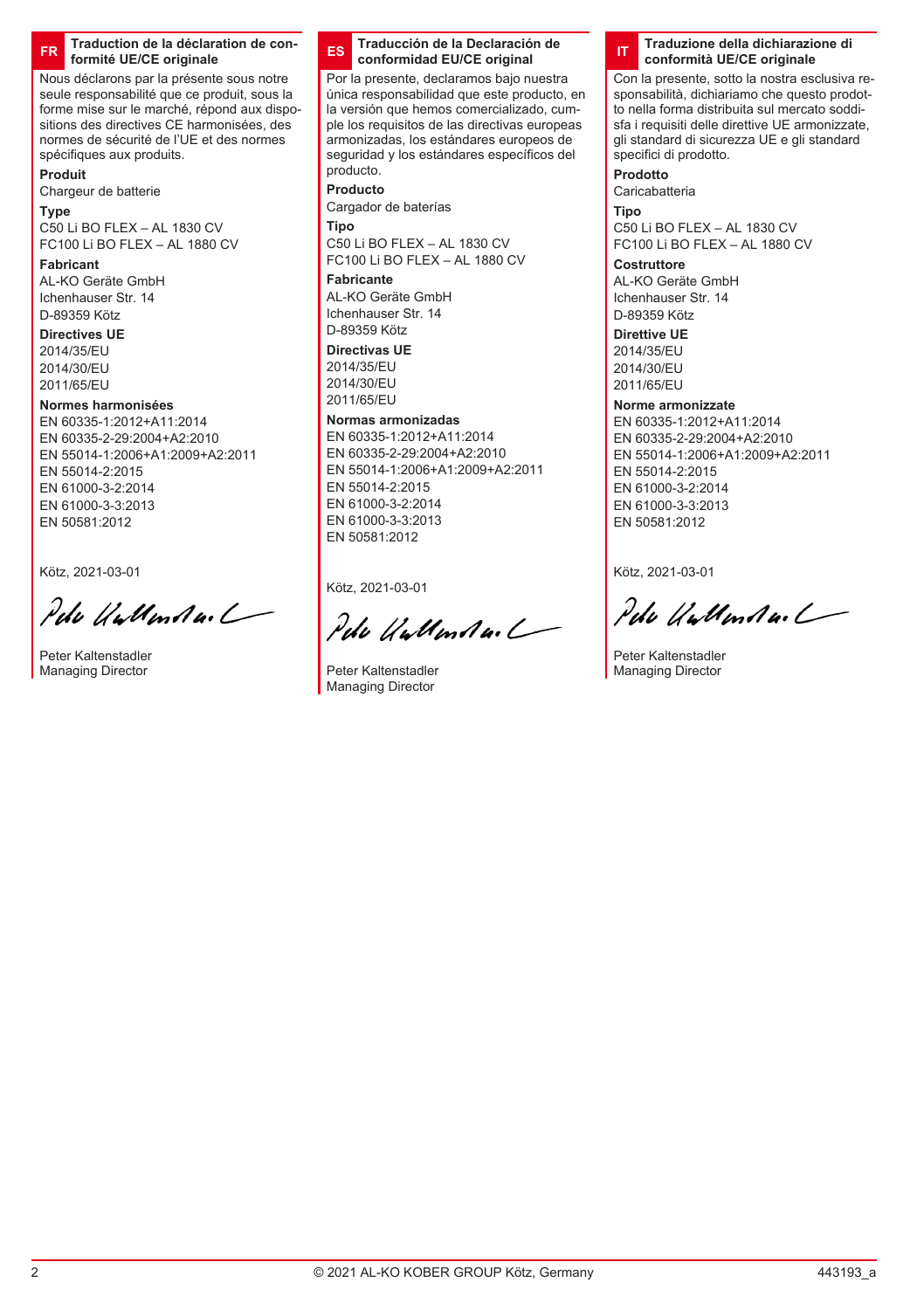#### **SI Prevod originalne izjave EU/ES o skladnosti**

S polno odgovornostjo s to izjavo potrjujemo, da izdelek v obliki, ki se prodaja na trgu, ustreza zahtevam usklajenih direktiv EU, varnostnih standardov EU in specifičnih standardov, ki veljajo za ta izdelek.

#### **Izdelek**

Polnilnik za akumulatorske baterije **Tip**

C50 Li BO FLEX – AL 1830 CV FC100 Li BO FLEX – AL 1880 CV

# **Proizvajalec**

AL-KO Geräte GmbH Ichenhauser Str. 14 D-89359 Kötz

#### **Direktive EU**

2014/35/EU 2014/30/EU 2011/65/EU

# **Usklajeni standardi**

EN 60335-1:2012+A11:2014 EN 60335-2-29:2004+A2:2010 EN 55014-1:2006+A1:2009+A2:2011 EN 55014-2:2015 EN 61000-3-2:2014 EN 61000-3-3:2013 EN 50581:2012

Kötz, 2021-03-01

Pete UnMental

Peter Kaltenstadler Managing Director

#### **HR Prijevod originalne EU/EZ izjave o sukladnosti**

Uz potpunu odgovornost, ovime izjavljujemo da ovaj proizvod u obliku u kojem je zastupljen na tržištu ispunjava zahtjeve harmoniziranih EU-direktiva, sigurnosne standarde EU-a i standarde specifične za proizvod.

# **Proizvod**

Uređaj za punjenje baterije **Tip**

C50 Li BO FLEX – AL 1830 CV FC100 Li BO FLEX – AL 1880 CV

**Proizvođač** AL-KO Geräte GmbH Ichenhauser Str. 14 D-89359 Kötz

# **Direktive EU-a**

2014/35/EU 2014/30/EU 2011/65/EU

# **Usklađene norme**

EN 60335-1:2012+A11:2014 EN 60335-2-29:2004+A2:2010 EN 55014-1:2006+A1:2009+A2:2011 EN 55014-2:2015 EN 61000-3-2:2014 EN 61000-3-3:2013 EN 50581:2012

Kötz, 2021-03-01

Pelo UntenAn.

Peter Kaltenstadler Managing Director

#### **RS Превод оригиналне ЕУ/ЕЗ изјаве о усклађености**

Овим под пуном одговорношћу изјављујемо, да овај производ у облику којим се продаје на тржишту испуњава захтеве хармонизованих ЕУ-директива, безбедносних стандарда ЕУ и стандарда који су специфични за овај производ.

# **Производ**

Пуњач акумулатора

**Тип** C50 Li BO FLEX – AL 1830 CV FC100 Li BO FLEX – AL 1880 CV

# **Произвођач**

AL-KO Geräte GmbH Ichenhauser Str. 14 D-89359 Kötz

# **ЕУ директиве**

2014/35/EU 2014/30/EU 2011/65/EU

# **Усклађени стандарди**

EN 60335-1:2012+A11:2014 EN 60335-2-29:2004+A2:2010 EN 55014-1:2006+A1:2009+A2:2011 EN 55014-2:2015 EN 61000-3-2:2014 EN 61000-3-3:2013 EN 50581:2012

Pelo UnMental

Peter Kaltenstadler Managing Director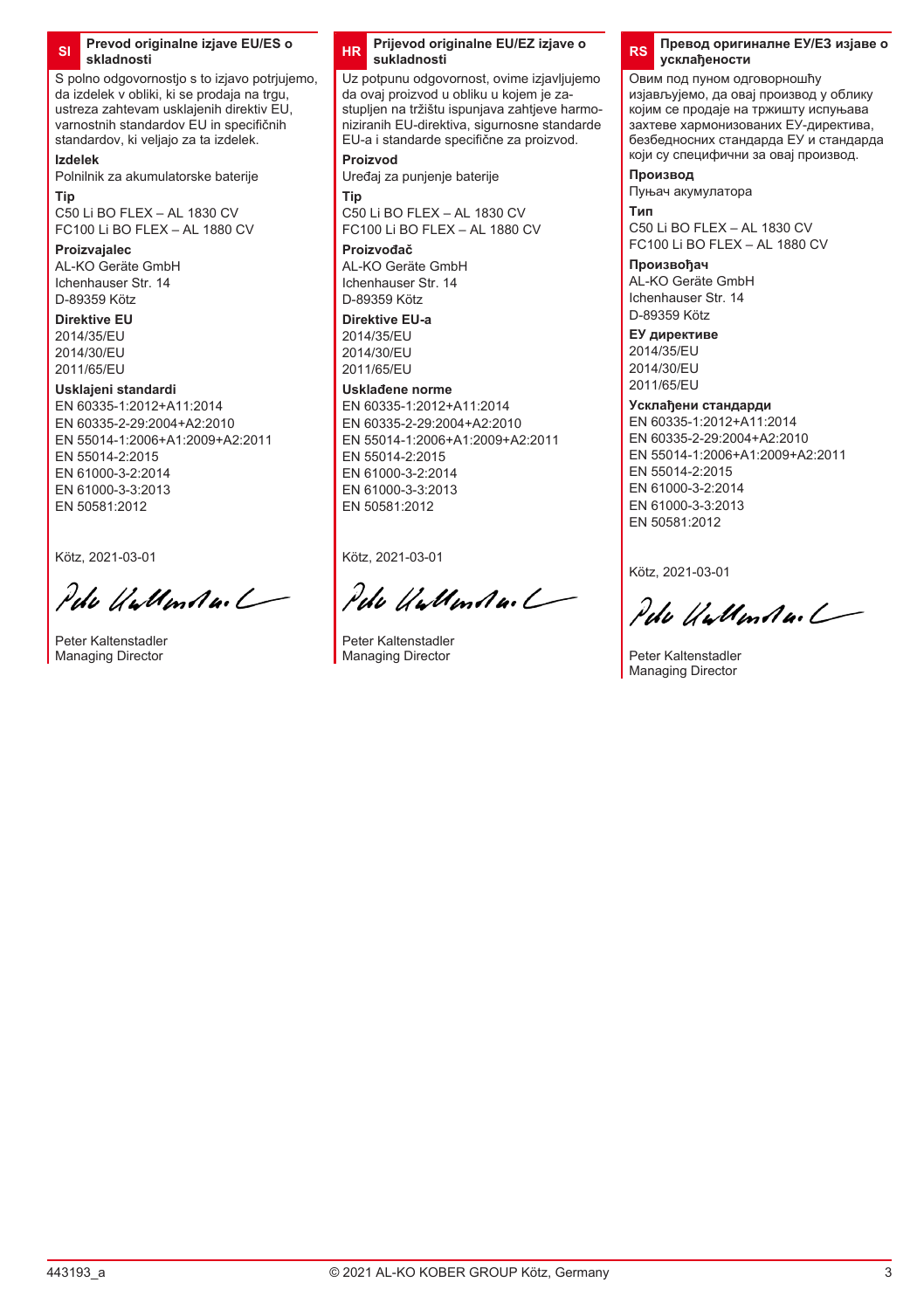# **PL Tłumaczenie oryginalnej deklaracji zgodności UE/WE**

Niniejszym oświadczamy na własną odpowiedzialność, że produkt we wprowadzonej przez nas na rynek wersji spełnia wymagania zharmonizowanych dyrektyw UE, standardy bezpieczeństwa UE oraz standardy obowiązujące dla danego produktu.

**Produkt**

Ładowarka akumulatorów

**Typ** C50 Li BO FLEX – AL 1830 CV FC100 Li BO FLEX – AL 1880 CV

# **Producent**

AL-KO Geräte GmbH Ichenhauser Str. 14 D-89359 Kötz

**Dyrektywy UE** 2014/35/EU 2014/30/EU 2011/65/EU

# **Normy zharmonizowane**

EN 60335-1:2012+A11:2014 EN 60335-2-29:2004+A2:2010 EN 55014-1:2006+A1:2009+A2:2011 EN 55014-2:2015 EN 61000-3-2:2014 EN 61000-3-3:2013 EN 50581:2012

Kötz, 2021-03-01

Pelo UnMenda. L

Peter Kaltenstadler Managing Director

#### **CZ Překlad originálního prohlášení o shodě EU/ES**

Tímto na vlastní odpovědnost prohlašujeme, že tento výrobek v provedení, které uvádíme na trh, odpovídá požadavkům harmonizovaných směrnic EU, bezpečnostním standardům EU, a standardům specifickým pro daný výrobek.

**Výrobek** Nabíječka akumulátorů

**Typ** C50 Li BO FLEX – AL 1830 CV FC100 Li BO FLEX – AL 1880 CV

**Výrobce** AL-KO Geräte GmbH Ichenhauser Str. 14 D-89359 Kötz

**Směrnice EU** 2014/35/EU 2014/30/EU 2011/65/EU

# **Harmoniované normy**

EN 60335-1:2012+A11:2014 EN 60335-2-29:2004+A2:2010 EN 55014-1:2006+A1:2009+A2:2011 EN 55014-2:2015 EN 61000-3-2:2014 EN 61000-3-3:2013 EN 50581:2012

Kötz, 2021-03-01

Pelo UnUman

Peter Kaltenstadler Managing Director

# **SK Preklad originálu EÚ/ES vyhlásenia o zhode**

Týmto vyhlasujeme na výhradnú vlastnú zodpovednosť, že tento produkt vo forme, v akej sa predáva na trhu, spĺňa podmienky harmonizovaných smerníc EÚ, bezpečnostných štandardov EÚ a štandardov špecifických pre produkt.

**Výrobok** Nabíjačka akumulátora

**Typ** C50 Li BO FLEX – AL 1830 CV FC100 Li BO FLEX – AL 1880 CV

**Výrobca** AL-KO Geräte GmbH Ichenhauser Str. 14 D-89359 Kötz

# **Smernice EÚ**

2014/35/EU 2014/30/EU 2011/65/EU

# **Harmonizované normy**

EN 60335-1:2012+A11:2014 EN 60335-2-29:2004+A2:2010 EN 55014-1:2006+A1:2009+A2:2011 EN 55014-2:2015 EN 61000-3-2:2014 EN 61000-3-3:2013 EN 50581:2012

Pela Wallanda. L

Peter Kaltenstadler Managing Director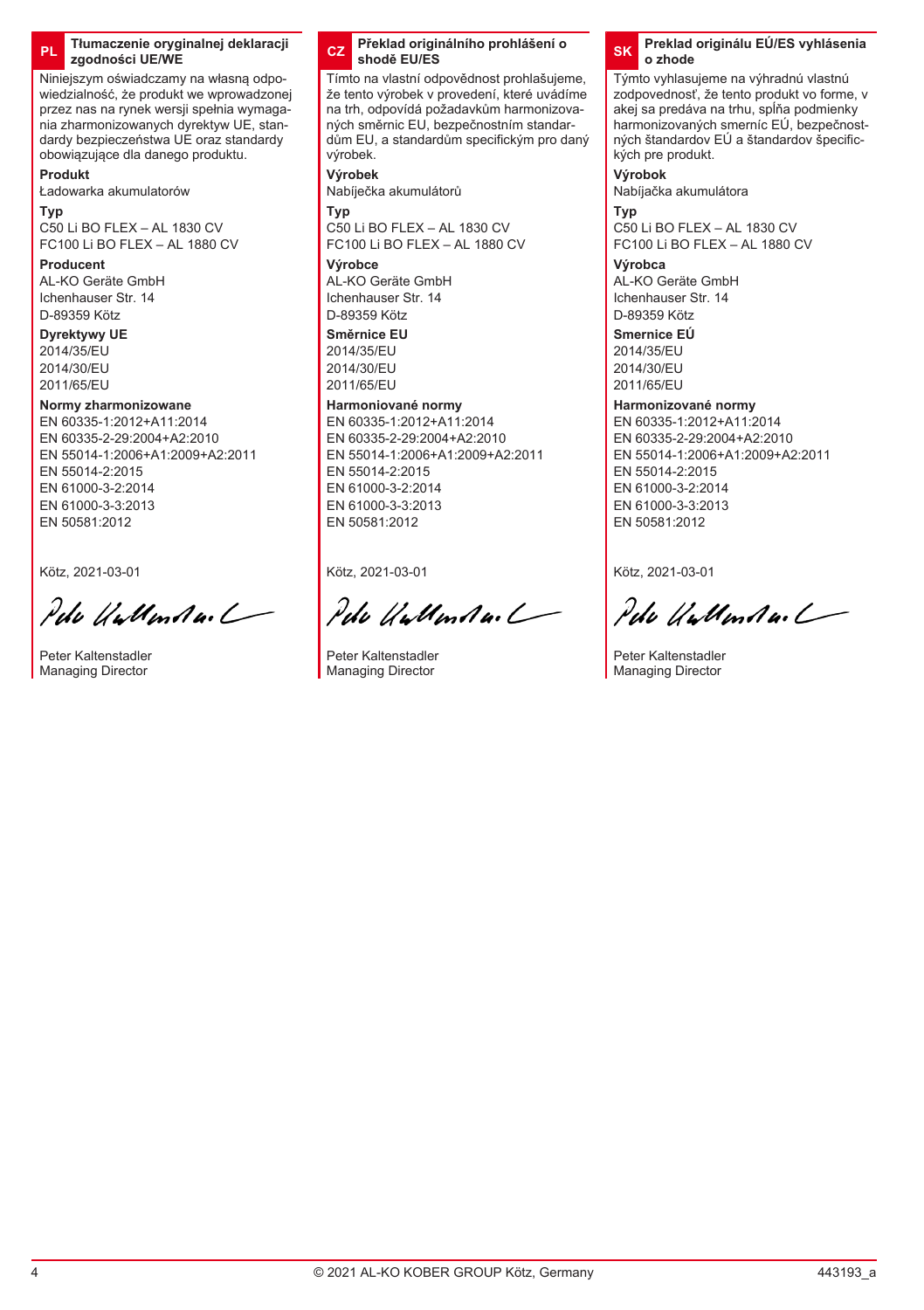# **HU Az eredeti EU/EK megfelelőségi nyilatkozat fordítása**

Kizárólagos felelősségünk tudatában kijelentjük, hogy a termék a piacon értékesített formájában teljesíti a harmonizált EU-irányelvek követelményeit, az EU biztonsági szabványait és a termékspecifikus szabványokat.

**Termék**

Akkutöltő készülék

**Típus** C50 Li BO FLEX – AL 1830 CV FC100 Li BO FLEX – AL 1880 CV

#### **Gyártó**

AL-KO Geräte GmbH Ichenhauser Str. 14 D-89359 Kötz

#### **EU-irányelvek**

2014/35/EU 2014/30/EU 2011/65/EU

# **Harmonizált szabványok**

EN 60335-1:2012+A11:2014 EN 60335-2-29:2004+A2:2010 EN 55014-1:2006+A1:2009+A2:2011 EN 55014-2:2015 EN 61000-3-2:2014 EN 61000-3-3:2013 EN 50581:2012

Kötz, 2021-03-01

Pelo UnMental

Peter Kaltenstadler Managing Director

#### **DK Oversættelse af den originale EU-/ EF-overensstemmelseserklæring**

Vi erklærer på eget ansvar hermed, at dette produkt ved markedsføringen overholder kravene i de harmoniserede EU-direktiver, EU-sikkerhedsstandarderne samt de produktspecifikke standarder.

#### **Produkt**

Batterilader

**Type** C50 Li BO FLEX – AL 1830 CV FC100 Li BO FLEX – AL 1880 CV

**Producent** AL-KO Geräte GmbH Ichenhauser Str. 14 D-89359 Kötz

# **EU-direktiver**

2014/35/EU 2014/30/EU 2011/65/EU

# **Harmoniserede standarder**

EN 60335-1:2012+A11:2014 EN 60335-2-29:2004+A2:2010 EN 55014-1:2006+A1:2009+A2:2011 EN 55014-2:2015 EN 61000-3-2:2014 EN 61000-3-3:2013 EN 50581:2012

Kötz, 2021-03-01

Pelo Untenda.

Peter Kaltenstadler Managing Director

#### **SE Översättning av original EU-/EG-försäkran om överensstämmelse**

Vi förklarar härmed på eget ansvar att denna produkt i den form som den säljs på marknaden uppfyller kraven i de harmoniserade EUdirektiven, EU- säkerhetsstandarderna samt de produktspecifika standarderna.

#### **Produkt**

Batteriladdare

**Typ** C50 Li BO FLEX – AL 1830 CV FC100 Li BO FLEX – AL 1880 CV

**Tillverkare** AL-KO Geräte GmbH Ichenhauser Str. 14 D-89359 Kötz

**EU-direktiv** 2014/35/EU 2014/30/EU 2011/65/EU

# **Harmoniserade standarder**

EN 60335-1:2012+A11:2014 EN 60335-2-29:2004+A2:2010 EN 55014-1:2006+A1:2009+A2:2011 EN 55014-2:2015 EN 61000-3-2:2014 EN 61000-3-3:2013 EN 50581:2012

Pete UntenAu.

Peter Kaltenstadler Managing Director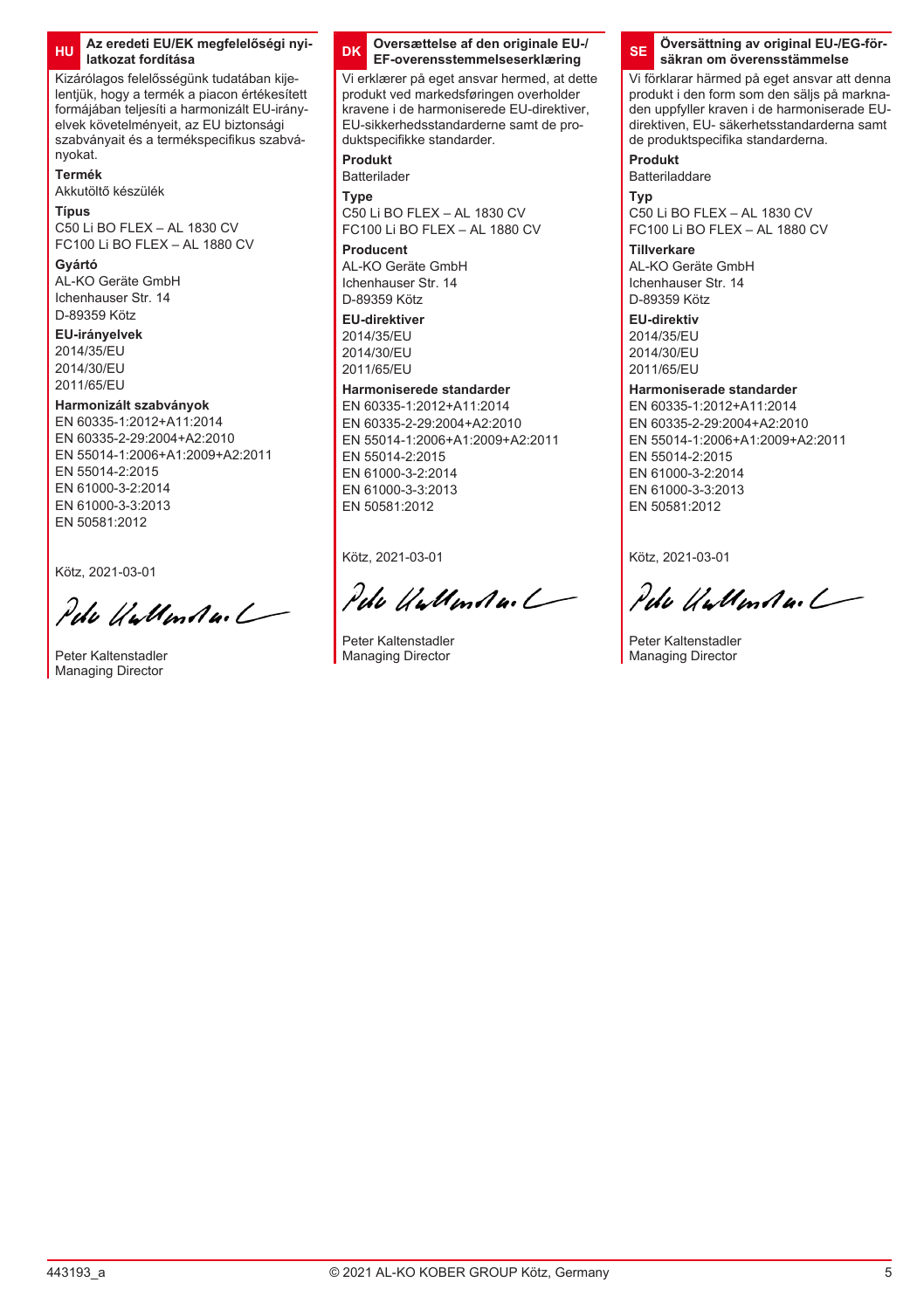#### **NO Oversettelse av original EU-/ECsamsvarserklæring**

Herved erklærer vi med eneansvar at dette produktet, i denne utførelsen, er i samsvar med kravene i EU-direktivene, EU-sikkerhetsstandardene og de produktspesifikke standardene.

#### **Produkt**

Batterilader

**Type** C50 Li BO FLEX – AL 1830 CV FC100 Li BO FLEX – AL 1880 CV

#### **Produsent**

AL-KO Geräte GmbH Ichenhauser Str. 14 D-89359 Kötz

#### **EU-direktiver** 2014/35/EU

2014/30/EU 2011/65/EU

# **Harmoniserte standarder**

EN 60335-1:2012+A11:2014 EN 60335-2-29:2004+A2:2010 EN 55014-1:2006+A1:2009+A2:2011 EN 55014-2:2015 EN 61000-3-2:2014 EN 61000-3-3:2013 EN 50581:2012

Kötz, 2021-03-01

Pete UnMental

Peter Kaltenstadler Managing Director

#### **FI Alkuperäisen EU-/EY-vaatimustenmukaisuusvakuutuksen käännös**

Vakuutamme täten yksinomaisella vastuulla, että tämä tuote täyttää markkinoille tuodussa muodossaan yhdenmukaistettujen EU-direktiivien, EU-turvallisuusstandardien ja tuotekohtaisten standardien vaatimukset.

#### **Tuote**

Akkulaturi **Tyyppi** C50 Li BO FLEX – AL 1830 CV FC100 Li BO FLEX – AL 1880 CV

# **Valmistaja**

AL-KO Geräte GmbH Ichenhauser Str. 14 D-89359 Kötz

# **EU-direktiivit**

2014/35/EU 2014/30/EU 2011/65/EU

# **Yhdenmukaistetut standardit**

EN 60335-1:2012+A11:2014 EN 60335-2-29:2004+A2:2010 EN 55014-1:2006+A1:2009+A2:2011 EN 55014-2:2015 EN 61000-3-2:2014 EN 61000-3-3:2013 EN 50581:2012

Kötz, 2021-03-01

Pelo UntenAn.

Peter Kaltenstadler Managing Director

# **EE Algupärase EL/EÜ vastavusdeklaratsiooni tõlge**

Kinnitame käesolevaga, et see toode täidab turul levitataval kujul ühtlustatud ELi direktiivide, ELi ohutusstandardite ja tootepõhiste standardite nõudeid.

**Toode**

Akulaadija

**Tüüp** C50 Li BO FLEX – AL 1830 CV FC100 Li BO FLEX – AL 1880 CV

# **Tootja**

AL-KO Geräte GmbH Ichenhauser Str. 14 D-89359 Kötz

# **ELi direktiivid**

2014/35/EU 2014/30/EU 2011/65/EU

# **Harmoneeritud standardid**

EN 60335-1:2012+A11:2014 EN 60335-2-29:2004+A2:2010 EN 55014-1:2006+A1:2009+A2:2011 EN 55014-2:2015 EN 61000-3-2:2014 EN 61000-3-3:2013 EN 50581:2012

Pelo UnMenda. L

Peter Kaltenstadler Managing Director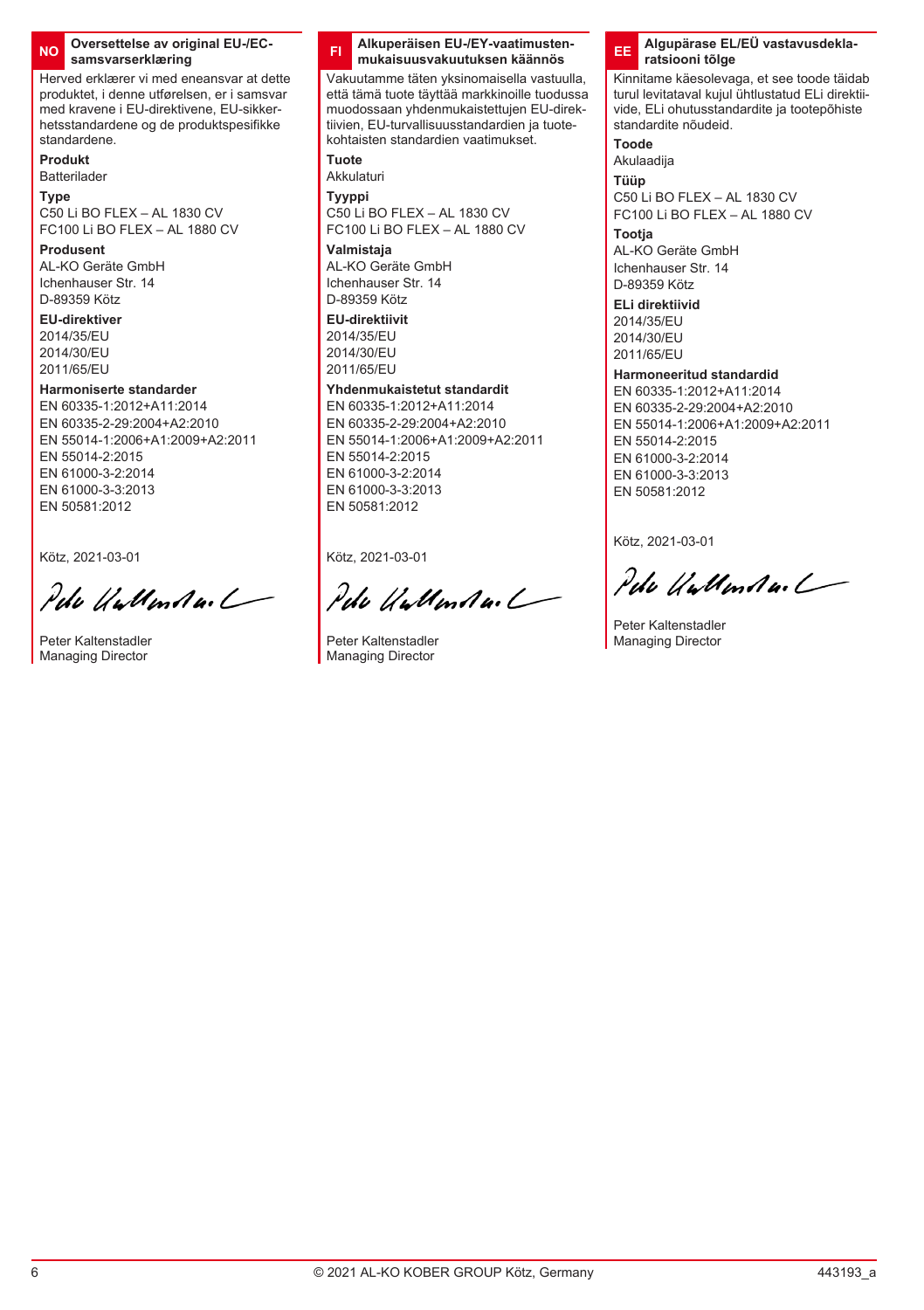# **LV Oriģinālās ES/EK atbilstības deklarācijas tulkojums**

Ar šo mēs ar pilnu atbildību paziņojam, ka mūsu piegādātā produkta konstrukcija atbilst saskaņoto ES direktīvu prasībām, ES drošības standartiem un produkta specifiskiem standartiem.

#### **Produkts**

Akumulatora lādētājs

**Tips**

C50 Li BO FLEX – AL 1830 CV FC100 Li BO FLEX – AL 1880 CV

#### **Ražotājs**

AL-KO Geräte GmbH Ichenhauser Str. 14 D-89359 Kötz

# **ES direktīvas**

2014/35/EU 2014/30/EU 2011/65/EU

# **Saskaņotie standarti**

EN 60335-1:2012+A11:2014 EN 60335-2-29:2004+A2:2010 EN 55014-1:2006+A1:2009+A2:2011 EN 55014-2:2015 EN 61000-3-2:2014 EN 61000-3-3:2013 EN 50581:2012

Kötz, 2021-03-01

Pete UnMental

Peter Kaltenstadler Managing Director



Šiuo prisiimdami sau atsakomybę deklaruojame, kad šis rinkai pateiktos formos gaminys atitinka darniųjų ES direktyvų, ES saugos standartų ir gaminiui taikomų standartų reikalavimus.

#### **Gaminys**

Akumuliatoriaus įkroviklis

**Tipas** C50 Li BO FLEX – AL 1830 CV FC100 Li BO FLEX – AL 1880 CV

**Gamintojas** AL-KO Geräte GmbH Ichenhauser Str. 14 D-89359 Kötz

# **ES direktyvos**

2014/35/EU 2014/30/EU 2011/65/EU

# **Darnieji standartai**

EN 60335-1:2012+A11:2014 EN 60335-2-29:2004+A2:2010 EN 55014-1:2006+A1:2009+A2:2011 EN 55014-2:2015 EN 61000-3-2:2014 EN 61000-3-3:2013 EN 50581:2012

Kötz, 2021-03-01

Pelo UntenAnd

Peter Kaltenstadler Managing Director

#### **BG Превод на оригиналната EC/ЕО Декларация за съответствие**

С настоящото декларираме на своя отговорност, че този продукт във формата, в която е предлаган на пазара, изпълнява изискванията на хармонизираните директиви на ЕС, стандартите за безопасност на ЕС и стандартите за специфичните продукти.

#### **Продукт**

Зарядно устройство за акумулатор **Тип**

C50 Li BO FLEX – AL 1830 CV FC100 Li BO FLEX – AL 1880 CV

# **Производител**

AL-KO Geräte GmbH Ichenhauser Str. 14 D-89359 Kötz

# **Директиви на ЕС**

2014/35/EU 2014/30/EU 2011/65/EU

# **Хармонизирани стандарти**

EN 60335-1:2012+A11:2014 EN 60335-2-29:2004+A2:2010 EN 55014-1:2006+A1:2009+A2:2011 EN 55014-2:2015 EN 61000-3-2:2014 EN 61000-3-3:2013 EN 50581:2012

Pete UnMenda, L

Peter Kaltenstadler Managing Director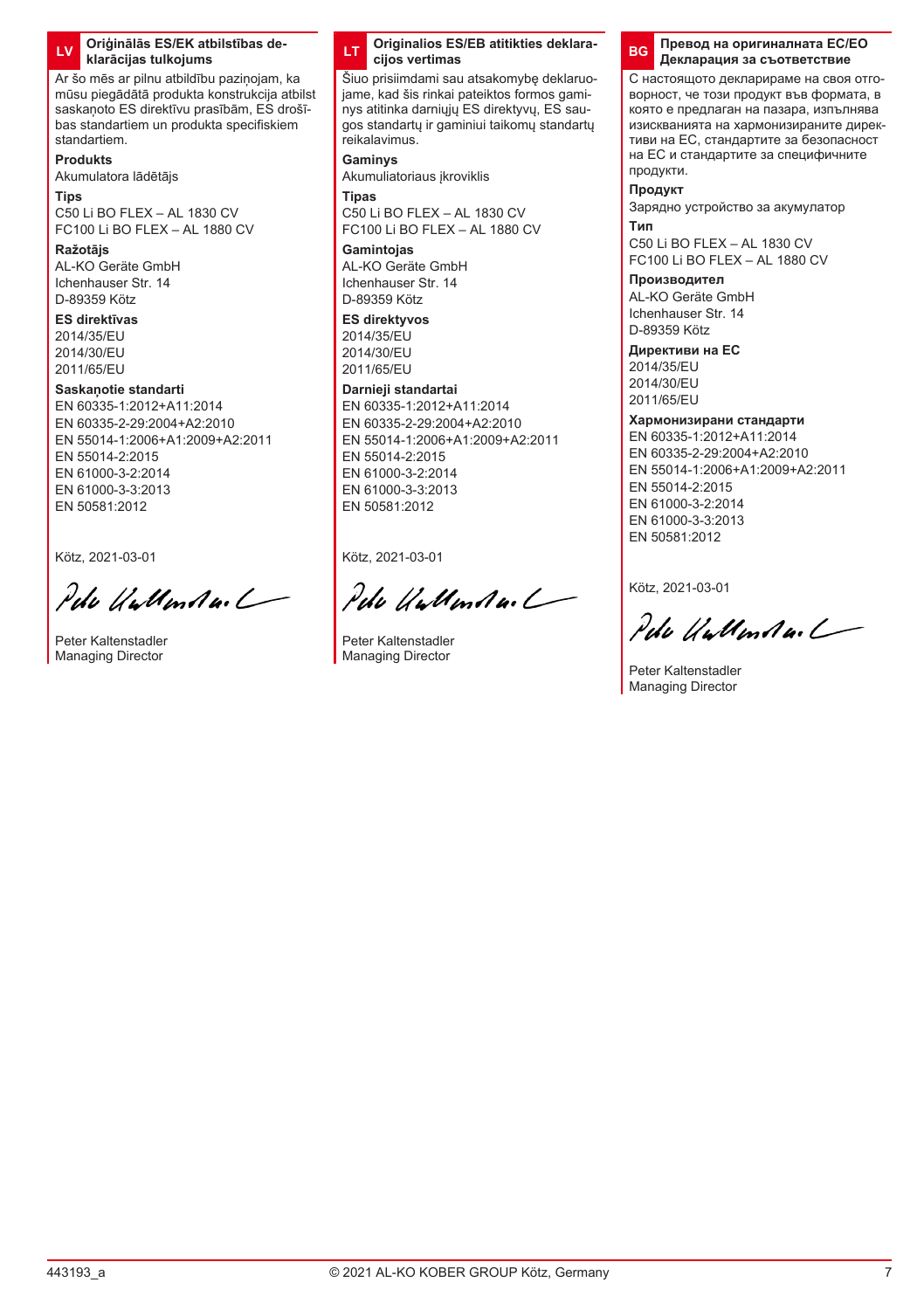#### **RU декларации соответствия Перевод оригинальной стандартам EK/ЕС**

Настоящим заявляем с полной ответственностью, что данный продукт в реализуемой на рынке форме соответствует требованиям гармонизированных Директив ЕС, стандартов безопасности ЕС и специальных стандартов, распространяющихся на данный продукт.

**Продукт**

Зарядное устройство

#### **Тип**

C50 Li BO FLEX – AL 1830 CV FC100 Li BO FLEX – AL 1880 CV

# **Производитель**

AL-KO Geräte GmbH Ichenhauser Str. 14 D-89359 Kötz

# **Директивы ЕС**

2014/35/EU 2014/30/EU 2011/65/EU

# **Гармонизированные стандарты**

EN 60335-1:2012+A11:2014 EN 60335-2-29:2004+A2:2010 EN 55014-1:2006+A1:2009+A2:2011 EN 55014-2:2015 EN 61000-3-2:2014 EN 61000-3-3:2013 EN 50581:2012

Kötz, 2021-03-01

Pelo UnMenda L

Peter Kaltenstadler Managing Director



Ми заявляємо з повною відповідальністю, що цей виріб у формі, в якій він представлений на ринку, відповідає вимогам гармонізованих Директив ЄС, стандартів безпеки ЄС і застосовних до нього стандартів.

**Виріб** Зарядний пристрій **Тип**

C50 Li BO FLEX – AL 1830 CV FC100 Li BO FLEX – AL 1880 CV

**Виробник** AL-KO Geräte GmbH Ichenhauser Str. 14 D-89359 Kötz

**Директиви ЄС** ...<br>2014/35/EU 2014/30/EU 2011/65/EU

# **Гармонізовані стандарти**

EN 60335-1:2012+A11:2014 EN 60335-2-29:2004+A2:2010 EN 55014-1:2006+A1:2009+A2:2011 EN 55014-2:2015 EN 61000-3-2:2014 EN 61000-3-3:2013 EN 50581:2012

Kötz, 2021-03-01

Pelo UnMental

Peter Kaltenstadler Managing Director

# **GR Μετάφραση του Πρωτοτύπου της Δήλωσης Συμμόρφωσης EE/ΕΚ**

Δια της παρούσης δηλώνουμε με αποκλειστική μας ευθύνη ότι αυτό το προϊόν στη μορφή που διατίθεται στην αγορά ικανοποιεί τις απαιτήσεις των εναρμονισμένων οδηγιών ΕΕ, των προτύπων ασφαλείας της ΕΕ και τις ειδικές για το προϊόν προδιαγραφές.

**Προϊόν**

Φορτιστής ηλεκτρικού συσσωρευτή **Τύπος**

C50 Li BO FLEX – AL 1830 CV FC100 Li BO FLEX – AL 1880 CV

**Κατασκευαστής** AL-KO Geräte GmbH

Ichenhauser Str. 14 D-89359 Kötz

# **Οδηγίες ΕΕ**

2014/35/EU 2014/30/EU 2011/65/EU

# **Εναρμονισμένα πρότυπα**

EN 60335-1:2012+A11:2014 EN 60335-2-29:2004+A2:2010 EN 55014-1:2006+A1:2009+A2:2011 EN 55014-2:2015 EN 61000-3-2:2014 EN 61000-3-3:2013 EN 50581:2012

Pete UnMenda. L

Peter Kaltenstadler Managing Director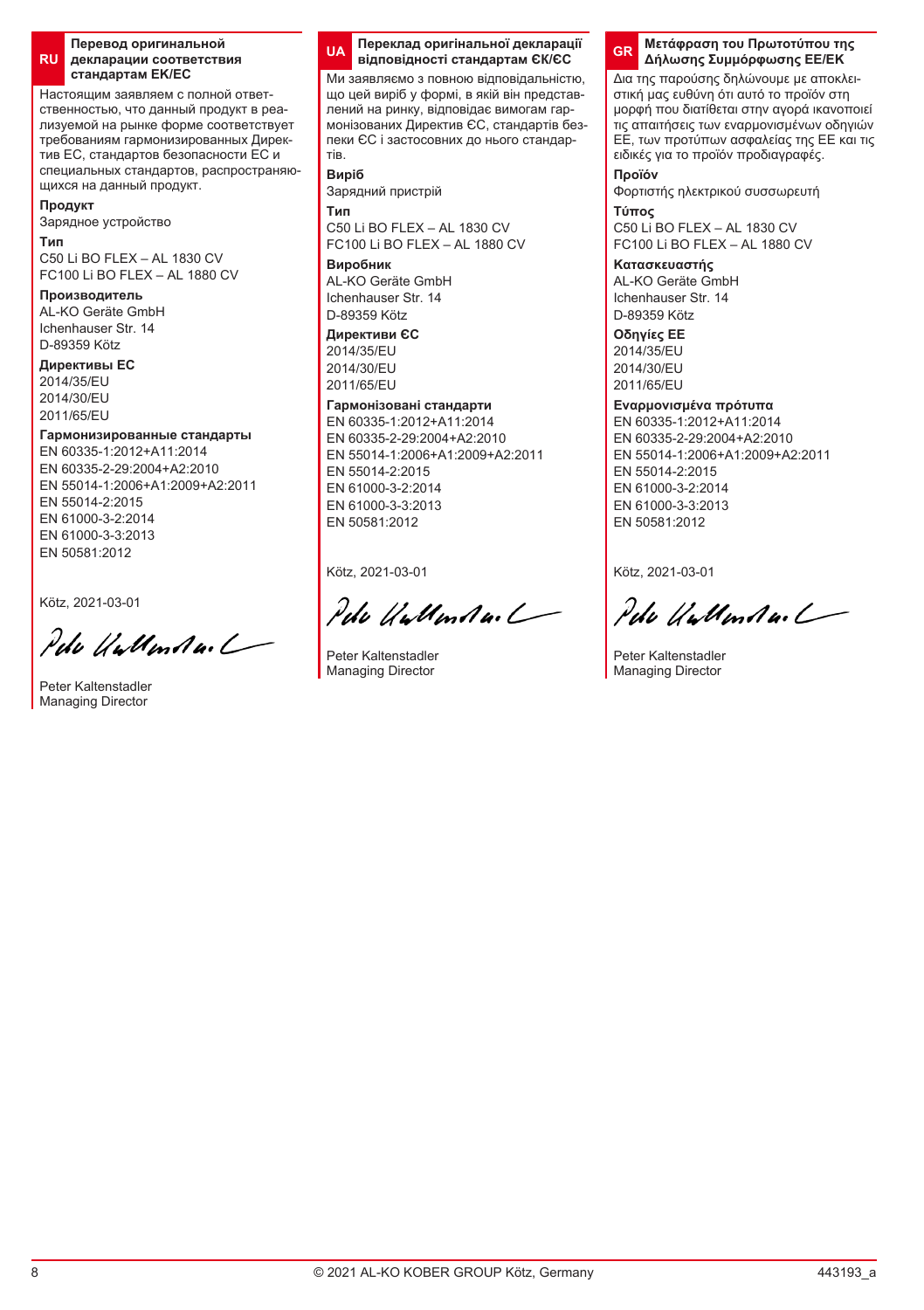# **MK Превод на оригиналната изјава за EU/EG сообразност**

Со ова изјавуваме под наша лична одговорност дека овој производ, во обликот во кој ние сме го пуштиле во промет, ги задоволува барањата на хармонизираните директиви на ЕУ, безбедносните стандарди на ЕУ и на стандардите кои се специфични за самиот производ.

# **Производ**

Уред за полнење на акумулаторски батерии

#### **Тип**

C50 Li BO FLEX – AL 1830 CV FC100 Li BO FLEX – AL 1880 CV

# **Производител**

AL-KO Geräte GmbH Ichenhauser Str. 14 D-89359 Kötz

# **Директиви на ЕУ**

2014/35/EU 2014/30/EU 2011/65/EU

# **Хармонизирани норми**

EN 60335-1:2012+A11:2014 EN 60335-2-29:2004+A2:2010 EN 55014-1:2006+A1:2009+A2:2011 EN 55014-2:2015 EN 61000-3-2:2014 EN 61000-3-3:2013 EN 50581:2012

Pelo UnMenta. L

Peter Kaltenstadler Managing Director